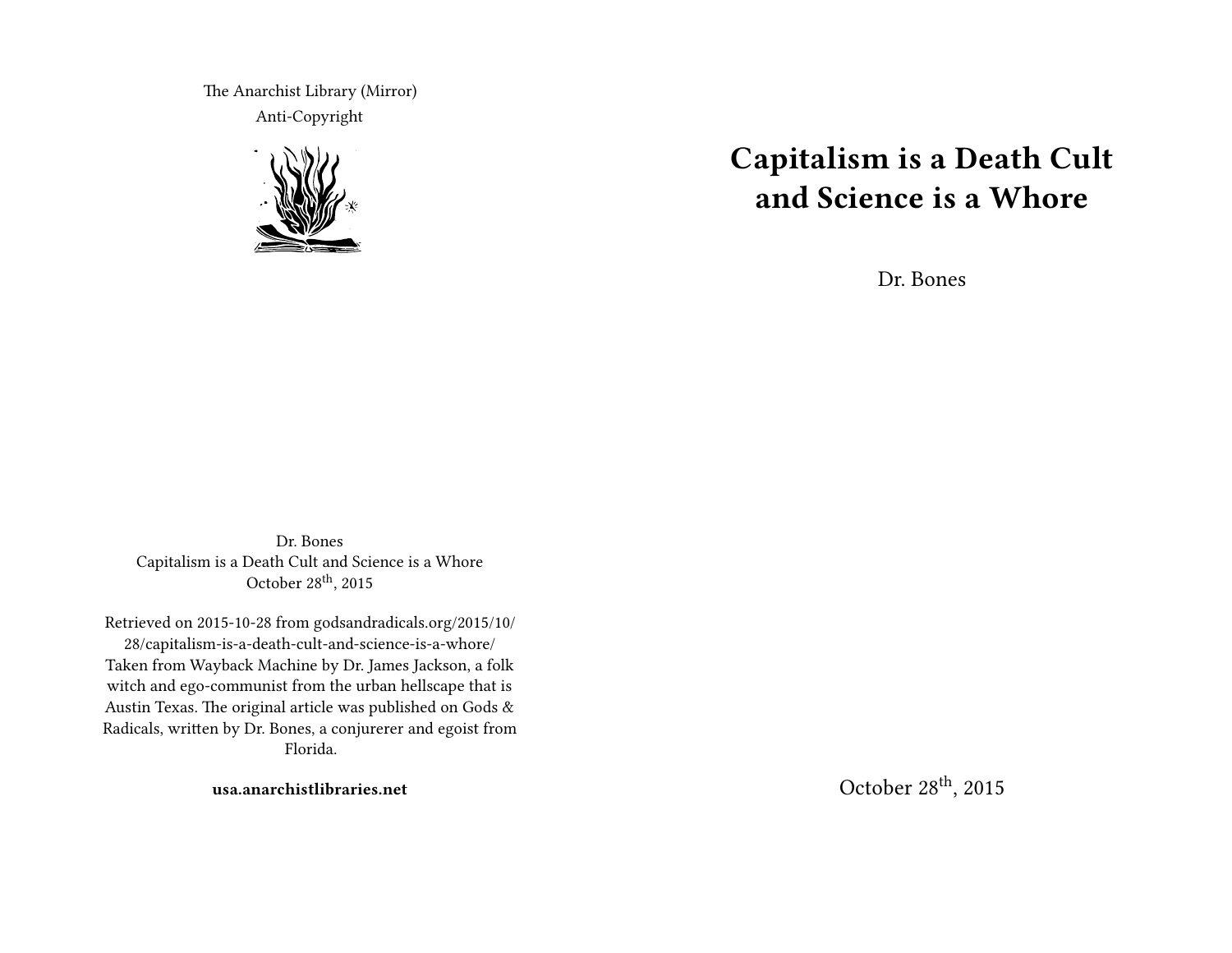ficult to shame a woman with magazines into believing she's ugly and worthless when she knows with enough focus and determination her mind can literally pool and shape the reality around her; it's quite the task to get some young person to focus solely on acquiring worthless consumer goods when they are certain this life is only one among many; it's nigh impossible to convince people to dress up in uniform and kill strangers they've never met when they're all too aware that they might soon be reborn in the very country and culture they're subjugating.

In short, their world, the world of Moneytheism, becomes not only non-important but *obsolete*.

The capitalist world depends on an emptiness that can only be filled with material goods, depends on people being scared and feeling alone. It will vigorously crush and obliterate any challengers to this empty existence *because if it allows them to be right, even once, it brings the whole thing into question.* If people can learn of a world, a deeper and richer one, totally removed from the petty world of finance, one that transcends mere commodities and prices, a greater existence that they can **plug into today** with **no money down**…the world of capitalist production and importance falls away as the cheap, tasteless toy that it is. Thus the old Radical Consciousness, now emboldened and rising, will be kept censored and suppressed.

And as we have outlived the former suppression we shall outlive the latter.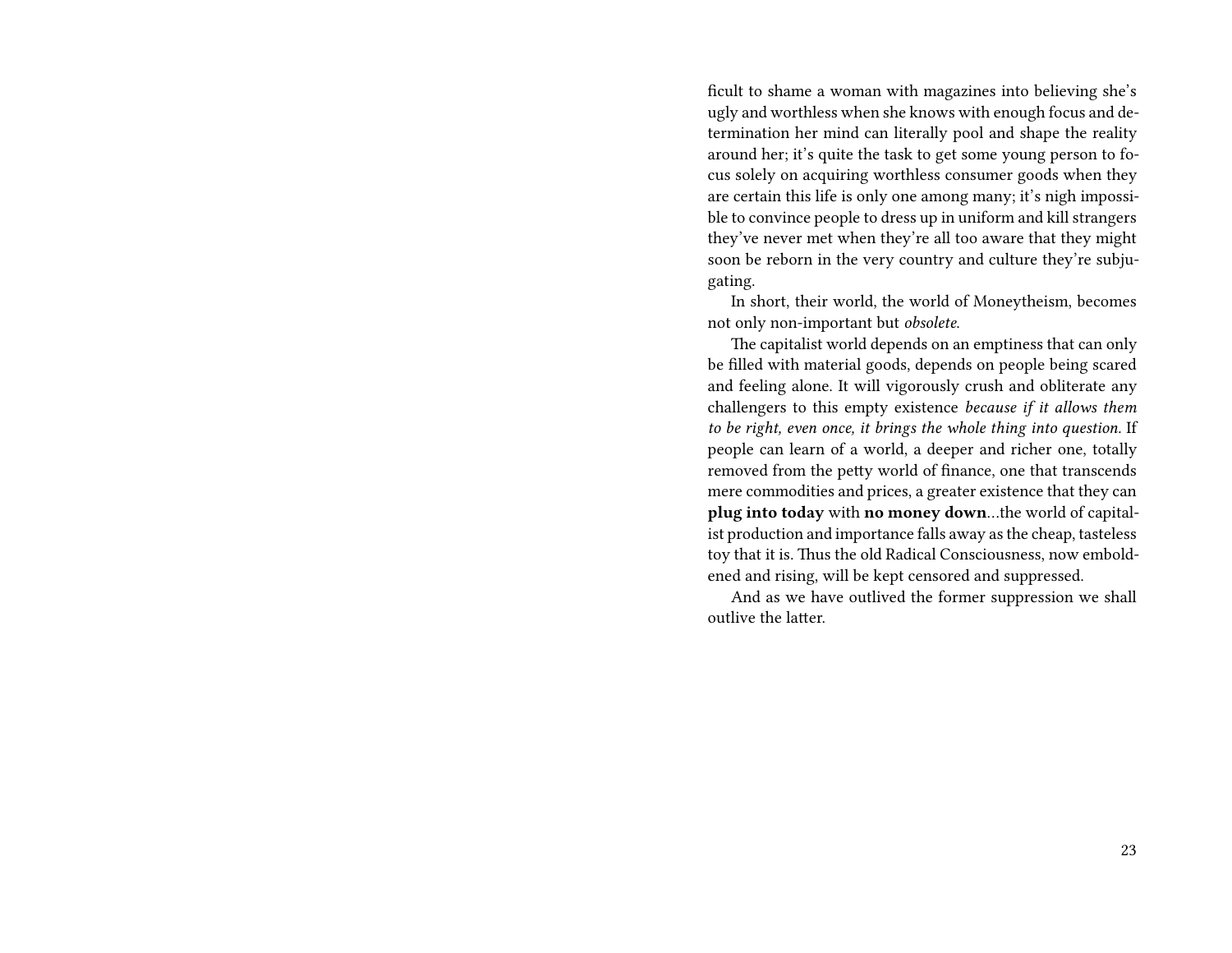*money off of it?* Or how our boring little mechanical universe appears to be fine-tuned for life? *"'Fine-tuned a little — maybe it just happens,' said Lisa Randall, a professor at Harvard University. But in Arkani-Hamed's opinion, being 'a little bit tuned is like being a little bit pregnant. It just doesn't exist.'"*

What was that old Crowley line? *"Science is always discovering odd scraps of magical wisdom and making a tremendous fuss about its cleverness."*

## **"Pay no attention to that man behind the curtain"**

We're left with the question of why, why are we being forcefed a scientific establishment that ignores almost all data to the contrary of this materialistic worldview, that still shrieks (even all evidence otherwise) that an empty, sterile universe is all there is? Simple. The only science that gets done is the science that gets paid. The only people that can pay for it to be done are the private interests with lots of capital. And those people want a certain worldview not only confirmed but propagated. Because it serves a purpose. We've already established how the Capitalist system is one of global control and exploitation. It would be impossible to maintain that system of servitude if the reality of The Unseen was not only evidenced but *widely known*. You think the upper realm of the capitalist pyramid doesn't know about spirits, magic powers, and the possibilities of the human mind? Hell, the CIA had its own psychic spy division (only closing it down when one agent went public) and Putin has a paid wizard, Alexander Dugin, on his staff.

No, the person they don't want knowing about all this is YOU, the rabble, the working people, the common folk. And why? Well, it's quite simple. It becomes hard to get someone to focus on a 9-hour shift at a doughnut shop when he knows his consciousness can literally time-travel; it becomes quite dif-

## **Contents**

| Enter Marx $\ldots \ldots \ldots \ldots \ldots \ldots \ldots$ |  |
|---------------------------------------------------------------|--|
| To Build a New God 11                                         |  |
| Suffer Not the Heretic 18                                     |  |
| "Pay no attention to that man behind the curtain". 22         |  |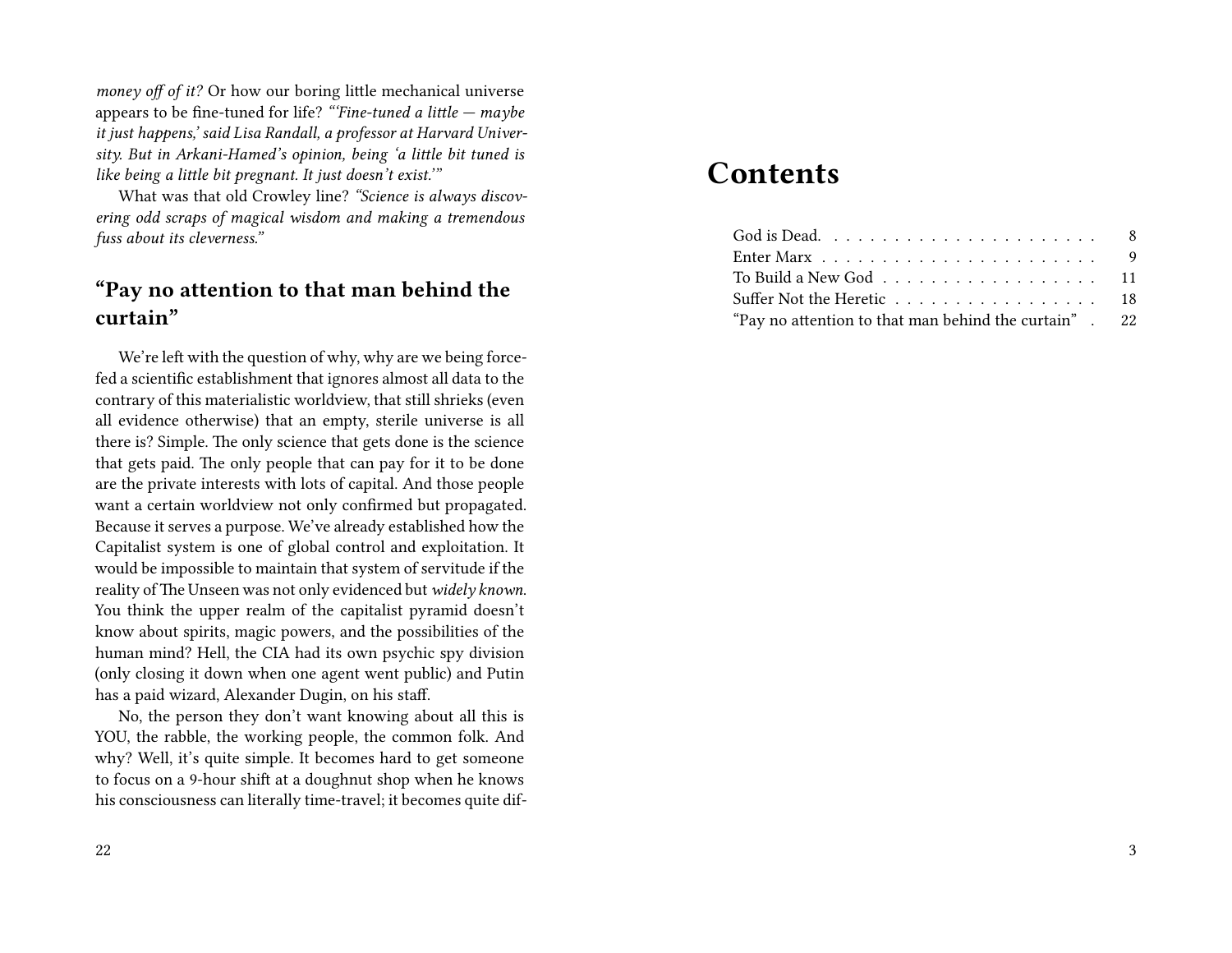might prove him wrong. You won't find anything pointing towards the existence of something beyond the doctrines of mainstream science within the establishment because Randi and his ilk make it that way; it's a holy war, a crusade against what they consider to be a very personal and abhorred mortal enemy. To permit it to exist would undermine not only the very foundations of their careers but their very worldviews. *And once you start doubting part of it, what killed the Old Church kills the New.* But outside of this monolithic, strict materialist faction there is still renegade science being done; heretics uncovering and publishing shocking blasphemies against consensus reality. Let me introduce you to Daryl Bem.

*"Bem's nine experiments demonstrated similar unconscious influences from future events. For example, in one experiment, participants saw a list of words and were then given a test in which they tried to retype as many of the words as they could remember. Next, a computer randomly selected some of the words from the list and gave the participants practice exercises on them. When their earlier memory test results were checked, it was found that they had remembered more of the words they were to practice later than words they were not going to practice. In other words, the practice exercises had reached back in time to help them on the earlier test. All but one of the nine experiments confirmed the hypothesis that psi exists. The odds against the combined results being due to chance or statistical flukes are about 74 billion to 1, according to Bem."*

You can find out more about those experiments here as well as his answers to critics here. If that's not enough, how about the time Sony proved that ESP exists but didn't do anything with the technology because *they can't figure out a way to make*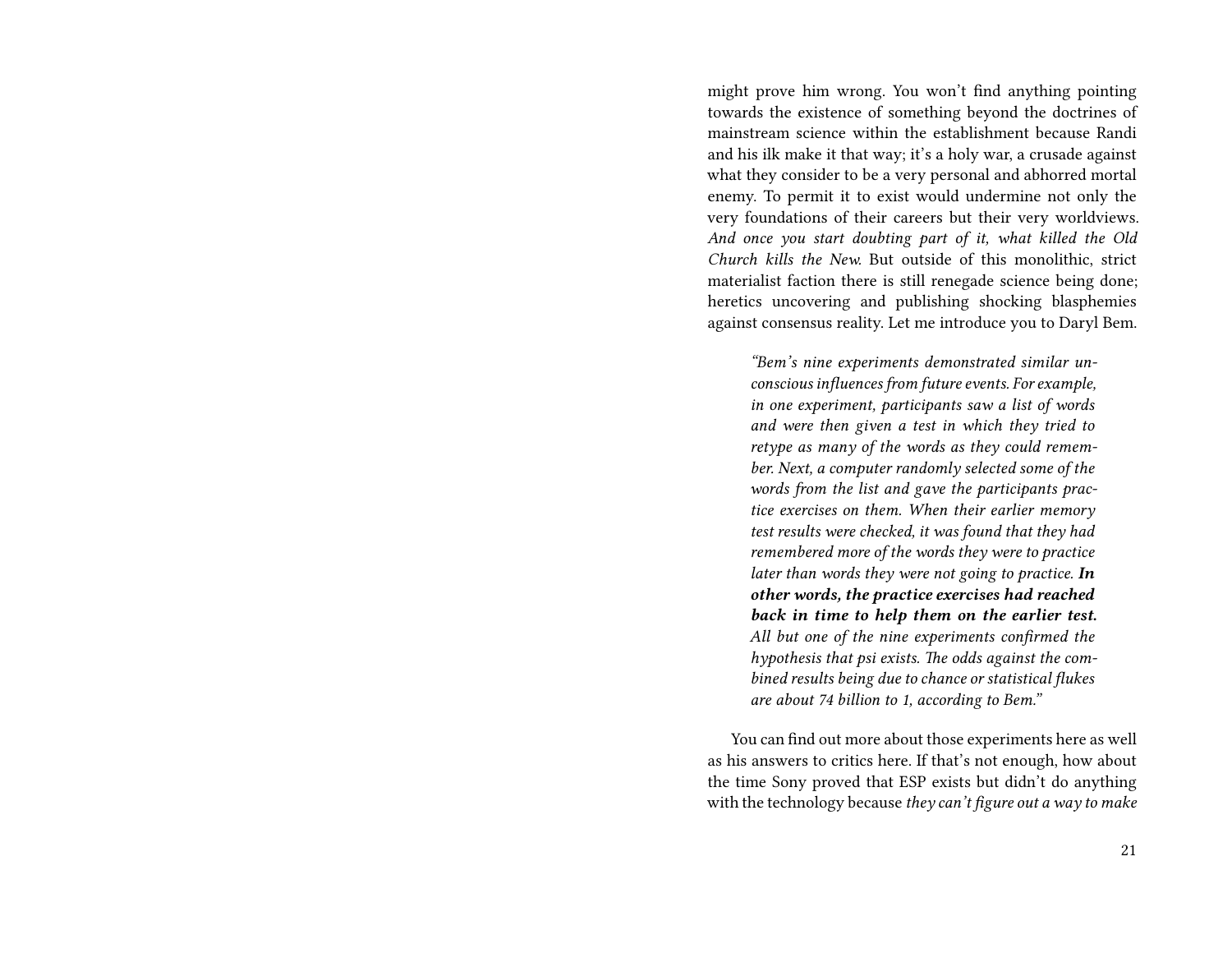skeptic, has offered to \$1,000,000 to anyone that can prove this worldview wrong. Only, it's not quite that simple:

*"First of all, the challenge is meaningless by scientific standards. It's not a study and it can't be replicated. It's a one off. As it is entirely controlled by one person who has no scientific experience, is known to have strong views and has published no scientific peer reviewed papers on the subject, The challenge carries no scientific weight whatsoever….*

*He has explicitly refused to test homeopath John Benneth (who has issued a \$100,000 challenge to any person who can demonstrate, under conditions similar to James "the Amazing" Randi's Psychic Challenge, that the Psychic Challenge is a valid offer for proof of psychic powers.), Professor George Vithoulkas's homeopathy experiments similarly never got tested and backed down from a challenge issued by Dr. Jule Eisenbud, who wagered \$100K that Randi could not duplicate the "thought photography" of Ted Serios, even with the aid of a prop in which a gimmick could be housed. Randi has ignored challenges to the test such as English psychic Chris Robinson. Dick Bierman, PhD proposed a presentiment test to Randi which Randi simply never followed up on. This brings up a legitimate question: who else is he ignoring?…The Daily Grail points out that Rules #4 (allowing Randi to use the data from the experiment in any way he chooses) and #8 (denying the applicant legal recourse), when combined allow Randi the option to lie about the results and get away with it."*

Any "objectivity" in Randi's challenge is a joke when it's literally designed to suppress or ignore anything that

What could be called the "pagan mindset" might instead be referred to as a "radical consciousness."

I don't call myself a Pagan(I see myself as a Gnostic and an Occultist) however in my line of work I've seen enough to know that the powers and divinities served by those who deem themselves as such are very real; Just because I don't happen to work with them doesn't mean I doubt their existence. Regarding metaphysical belief usually I have much more in common with a polytheist than a monotheist anyway. It's two totally different worldviews.

The pagan mindset was not merely an outlook but a whole nest of belief structures that pervaded even under the iron rule of The Church: It was the reason you left food out for the Dead, why you didn't cut down some trees, why you could put a Saint's statue upside down to make him behave if he didn't do what you wanted. It was a mental map filled with an interconnectedness of everything, even the most common item or creature part of a greater, sacred whole. It was life-*affirming* not life-*denying;* the world, the cosmos was beyond mere "good and evil," it's manifestations just as much a part of the great unity as their unseen qualities. Powers, some understood and some not, interacted with each other, and through this synthesis reality was made. Arlea Æðelwyrd Hunt-Anschütz described this concept as *Wyrd* in "What is Wyrd?":

> *"Wyrd literally means 'that which has turned' or 'that which has become'. It carries the idea of 'turned into' in both the sense of becoming something new and the sense of turning back to an original starting point. In metaphysical terms, wyrd embodies the concept that everything is turning into something else while both being drawn in toward and moving out from its own origins. Thus, we can think of wyrd as a process that continually works the patterns of the past into the patterns of the present."*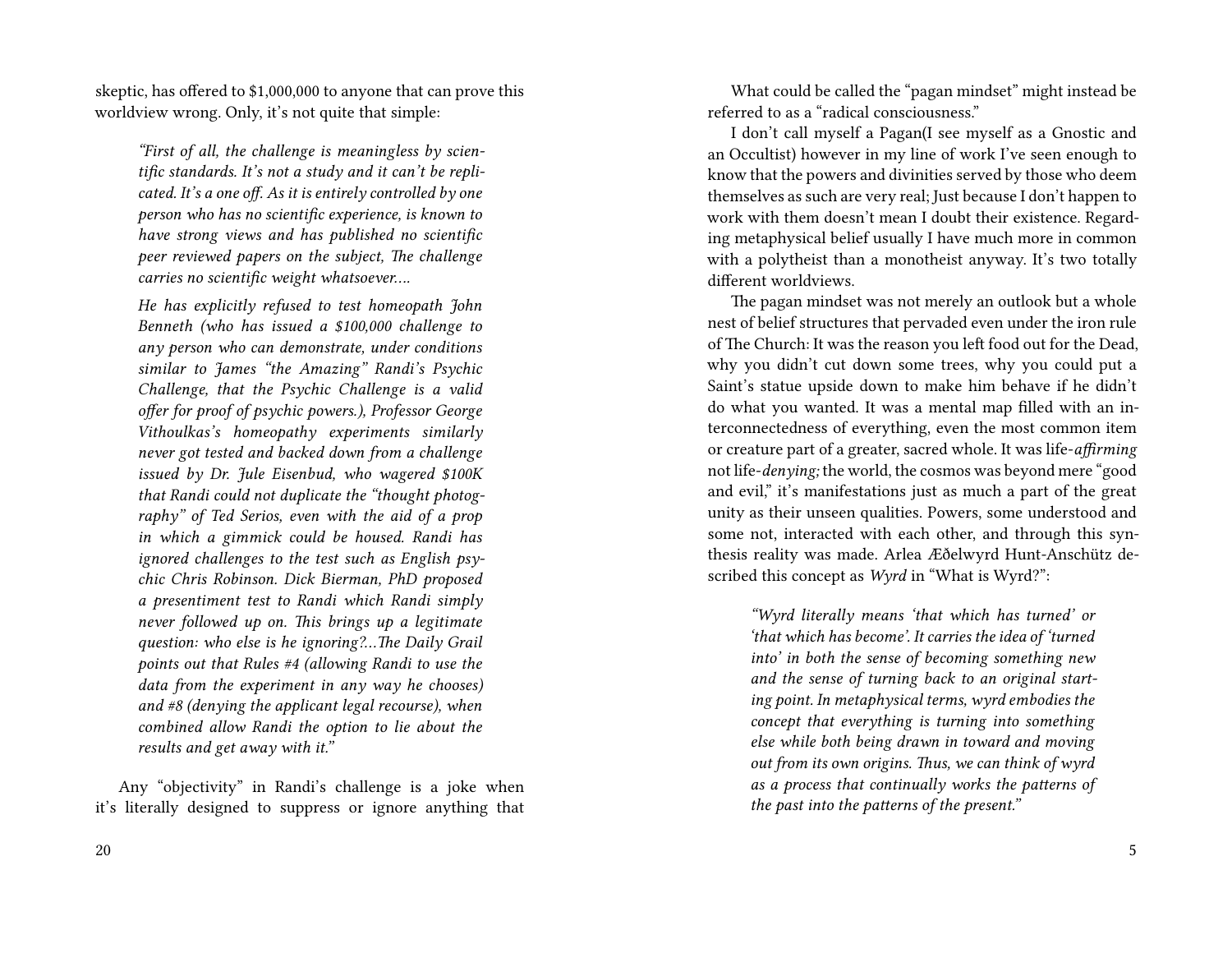Even after its loss of societal power after many generations of eradication and conversion, this liberating, life affirming mindset either continued to exist degraded in folk culture or was kept quietly under wraps; sometimes, as in in the fascinating case of the Fontenelle Skull Cult, a little of both. Whatever the case it persisted because it *worked.* But to maintain this amid a monolithic culture and belief system that literally denied the things you heard and witnessed was no small feat; this radical consciousness was a wholesale rejection of everything the dominant belief structure was about.

When Christian Monotheism become the dominant ideology it came with several of its own unquestionable axioms, thought patterns which would inform the day-to-day observations of those who held it. Whereas once there had been a multiplicity, now there was one and only one explanation and rulebook for everything. For instance, God only gave souls to humans, so animals were merely unfeeling tools for human enjoyment or use. This led to such things as goose-pulling festivals and the often short, brutal lives of Turnspit dogs. The environment too was merely placed here for human use, and with nothing more than basic hand-tools and weaponry the entire "Western Frontier" of the American continent saw at the time unheard of ecological destruction in the belief that is was merely a resource for us to to exploit. In Jehovah's grand hierarchy, Man served God and Woman served Man, resulting in a permanent place of subservience for one-half of the entire species. These edicts were based on a wholly negative view of life, that this world and everything in it was of a "lesser quality" in a grand, angel-filled hierarchy; the farther things were removed from it, the better. These ideas, though birthed in Middle Ages Christianity, became thoroughly embedded in our psyche, and continued to influence human thinking long after the dethroning of its ancestor… even to the present day.

*Traditionally these are questions for philosophy, but philosophy is dead. Philosophy has not kept up with modern developments in science, particularly physics. Scientists have become the bearers of the torch of discovery in our quest for knowledge."— Stephen Hawking and Leonard Mlodinow, The Grand Design*

Remember that bit about reactive philosophies? In an interview with the Guardian, Hawking pontificates *"I regard the brain as a computer which will stop working when its components fail…There is no heaven or afterlife for broken down computers. That is a fairy story for people afraid of the dark."* Really? Because the literally thousands of cases of Near Death Experiences worldwide would beg to differ, as well as the hundreds of people every year who receive actual phone calls from the dearly departed. It's not that the science isn't there, it's that they refuse to acknowledge it. Got an hour to spare? Watch this incredible documentary (with plenty of scientific data) about the reality of communication through electronic mediums between the living and the Dead. How about kids remembering past lives? Hey, how about mediums? *"So the original study was 16 readings and this most recent study is 58. So that's a total of 74 readings in which under these more than double-blind conditions mediums could report accurate and specific information about the deceased when no sensory information could be plausible for where they got their information…"*

Life after death, reincarnation, and the living speaking with the Dead? Looks like the witches and wizards were on to something.

And it's not just the existence of life after death they'd rather just explain away, it's the very nature of consciousness. We are told that we are mere machines, that our minds are mild electrical storms; that there is no evidence our minds extend beyond our bodies. In fact James Randi, the legendary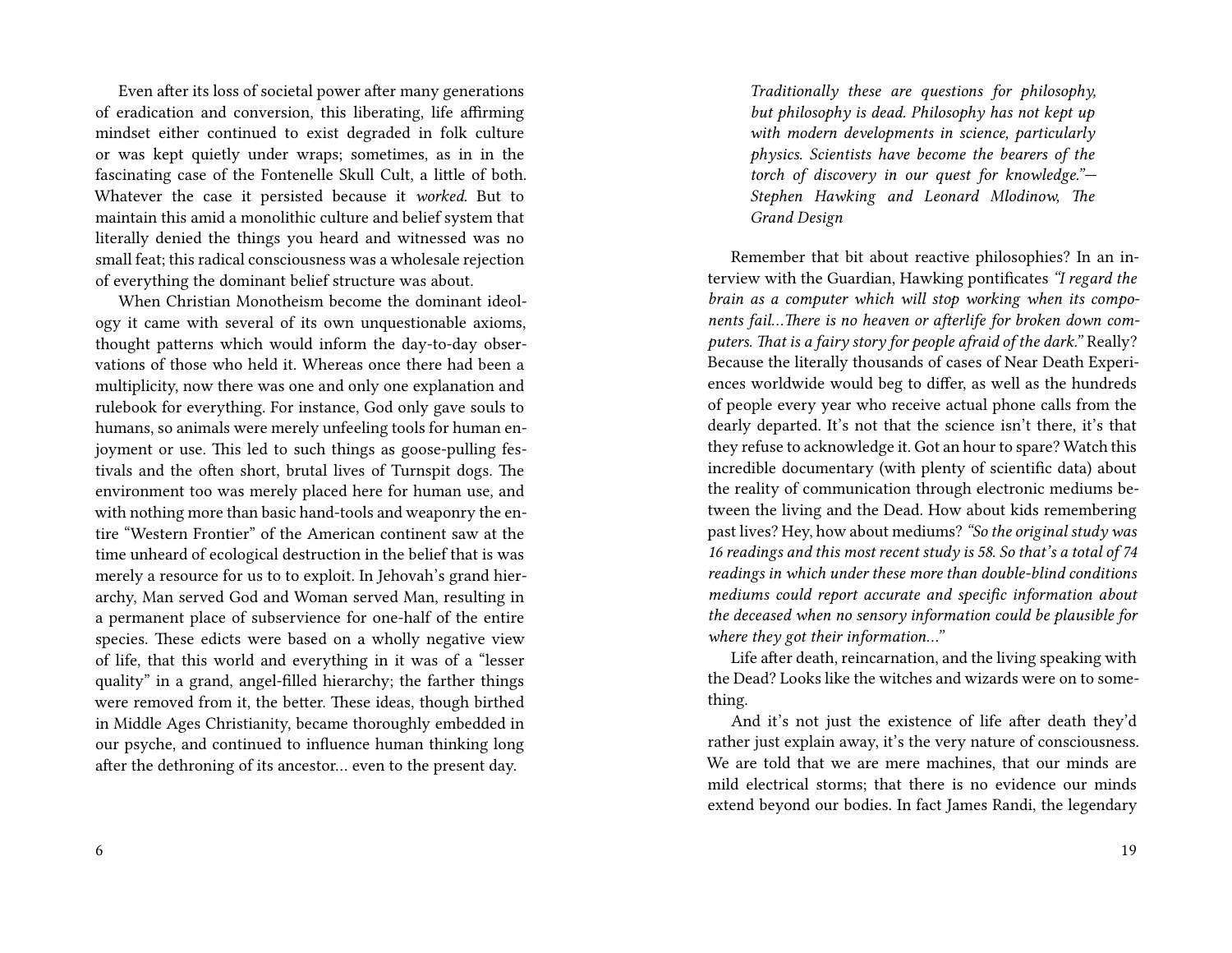this, suicides continue to climb, leaving entire communities to wonder just how everything went so wrong.

Perhaps it's because we're forced to deny a far greater reality.

### **Suffer Not the Heretic**

Nietzsche, though a virulent atheist, saw the "men of science" and the skeptics of his day as no better than what he believed were deluded Christians. He saw in them the same strain of the True Believer, and said in his book "Beyond Good and Evil:"

> *The objective man is an instrument, a costly, easily injured, easily tarnished measuring instrument and mirroring apparatus, which is to be taken care of and respected; but he is no goal, not outgoing nor upgoing, no complementary man in whom the REST of existence justifies itself, no termination and still less a commencement, an engendering, or primary cause, nothing hardy,*

> > \*\*\*

ye pessimistic moles!" *The skeptic, in effect, that delicate creature, is far too easily frightened; his conscience is schooled so as to start at every Nay, and even at that sharp, decided Yea, and feels something like a bite thereby. Yea! and Nay!-they seem to him opposed to morality; he loves, on the contrary, to make a festival to his virtue by a noble aloofness,* while perhaps he says with Montaigne:

A virtue of his aloofness you say?

*"What is the nature of reality? Where did all this come from? Did the universe need a creator? …*

The "pagan mindset" in regards to this ideology is practically antithetical. D.H. Lawrence in *Etruscan Places* describes it thusly:

> "…the conception of the vitality of the cosmos, the myriad vitalities in wild confusion, which still is held in some sort of array : and man, amid all the glowing welter, adventuring, struggling, striving for one thing, life, vitality, more vitality : to get into himself more and more of the gleaming vitality of the cosmos. That is the treasure. The active religious idea was that man, by vivid attention and subtlety and exerting all his strength, could draw more life into himself, more life, more and more glistening vitality, till he became shining like the morning, blazing like a god."

That battle of ideology has come and gone, and we are the victors.

I'm not saying that Christian Fundamentalism still isn't a threat. The creeping danger of Dominionism, a theocraticblend of Fascism and Christianity, could very well spawn a Protestant ISIL if things got too uncomfortable, and fundamentalist thinking certainly informs large sections of the Republican Party. All this is true. But those people are holdovers, or rather, what happens when a community begins to shrink. Confronted with a changing world and a loss of power, groups tend to place the beliefs they held at times of power on a fetishistic pedestal. It's the reason Jim Jones lost it in South America, why the Soviet Union became so paranoid, and why Americans still believe we can recapture "the good old days" if we just got rid of these damn republicans/democrats (Newsflash: No, no you can't.).

Evangelicals are a minority. They may be a loud and particularly bitter minority, but a minority none the less. The world view they ascribe to belongs in a history museum.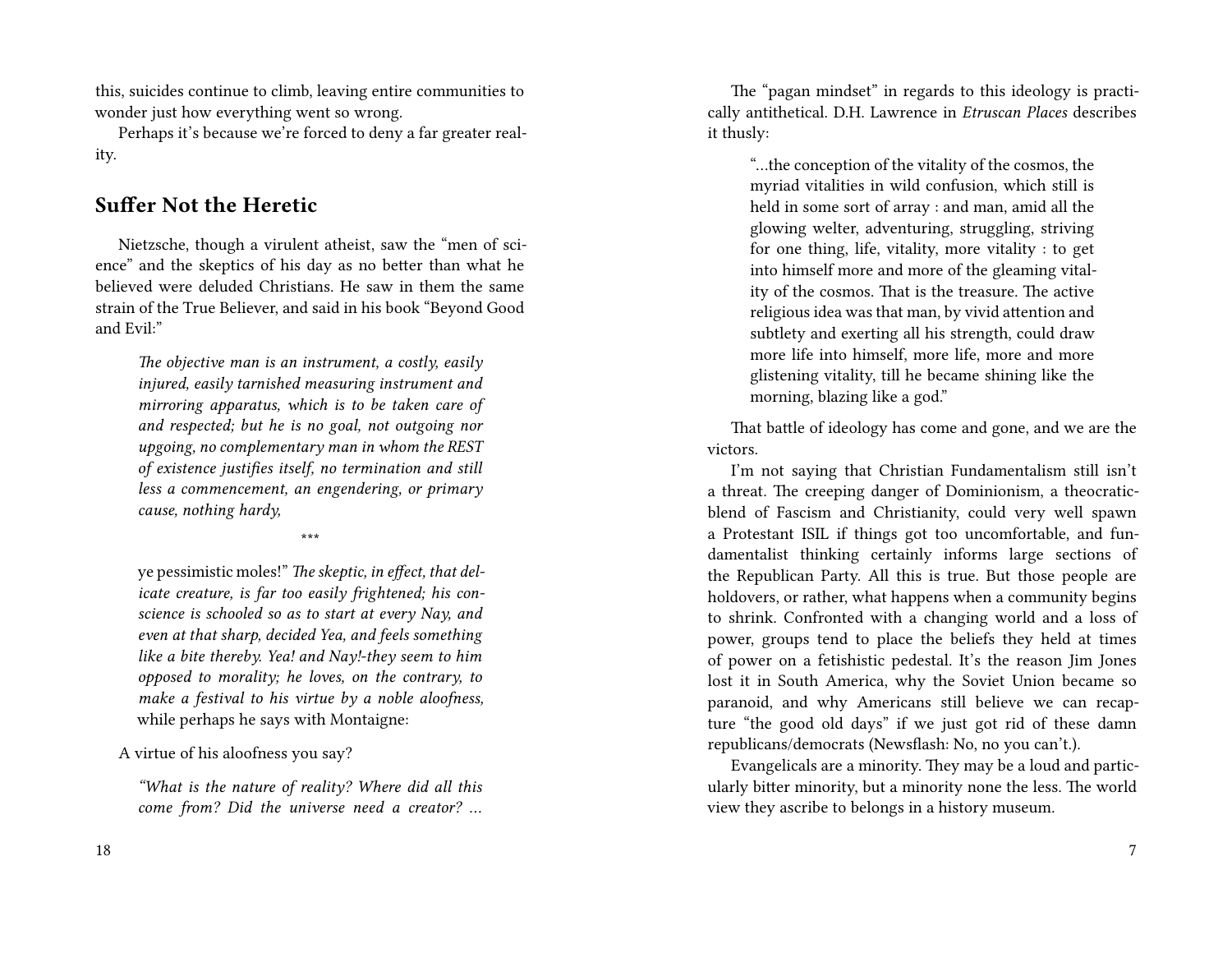Because…

### **God is Dead.**

The great philosopher Freidrich Nietzsche, in his typical bombastic style, first asserted this in his work *The Gay Science* when he said:

"God is dead. God remains dead. And we have killed him. How shall we comfort ourselves, the murderers of all murderers? What was holiest and mightiest of all that the world has yet owned has bled to death under our knives: who will wipe this blood off us? What water is there for us to clean ourselves? What festivals of atonement, what sacred games shall we have to invent? Is not the greatness of this deed too great for us? Must we ourselves not become gods simply to appear worthy of it?"

The point he was making was that the old world, the world of Christian values based on an absolute universal order maintained physically by a vengeful, all-seeing deity was lost forever, destroyed by the popularity and skill of science. Christianity and it's edicts could no longer simply be taken at face value, the words of a priest believed before all others, scripture simply acted on in blind obedient faith. *And if you began to doubt parts of it, the whole thing started to collapse.* Who today, honestly, amongst the fundamentalist camp can say they have the faith your average peasant held in the middle ages? Who would sign up for a Children's Crusade and expect the ocean to split in half and welcome them to the "holy land?" That ship has sailed.

*frustration of western foreign policy, the usual talking points. But it soon strays into talking about dayto-day militant life. How here, on the frontines of a hopeless war, they have found a community of believers who eat together, pray together, tend to each other's wounds, and cover each other's back in battle. As one British jihadist put it: "We are like a single body, if one part suffers, the others react." What these wandering souls hope to find among the ruins and the dead of the Levant is something to believe in, something that saturates each action with a perennial meaning that overshadows the fleeting and the transient, a community worth living and dying for and held together by something other than the rule of gold…*

*"When middle class youth from sleepy villages in the heartlands of Europe decide to take up arms for a brutal racket offering little more than a sea of beheadings and a death under the unforgiving Levantine sun, little else is left to be said about the supposed "triumph" of progress, capitalism and liberal democracy. In the words of a Canadian imam whose young students took off to fight for the IS: "When you don't find purpose and meaning in life, the only thing you look forward to is death."*

When dying in the desert for a cause you have only the faintest connection with becomes **a better option** than existing in a spiritually empty void, we have to wonder just how valid this mechanistic belief system is. Here in the United States, the supposed "Land of Opportunity" and go-go Capitalism people are more depressed now than ever before and if K-12 school is in session this week there's a damn good chance someone's going to get killed. In-between all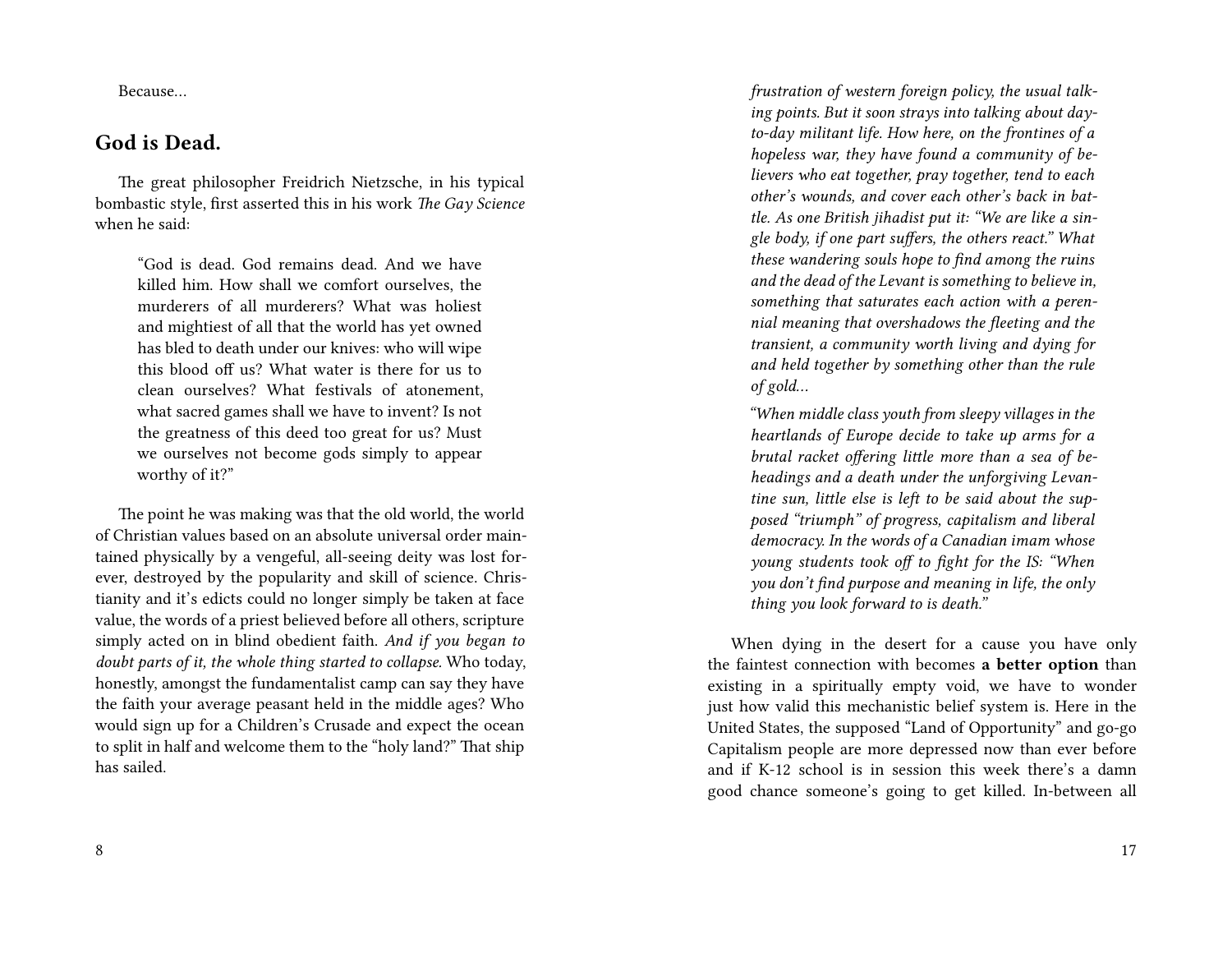This prevailing model, not just for the human mind but for the reality as a whole, is a mechanistic-determinist one: The universe operates on unalterable laws, along an unalterable path, and we are all just a bunch of thinking machines. Your personality, your character and feelings are merely window dressing; the accumulated thought-patterns collected through years of existence you determine to be "you" are merely the freshest layer of dirt. Life is merely a constant competition between warring factions for the survival of the fittest, and this is all there is, so you better enjoy it while it lasts.

Charming, isn't it? How life-affirming. No wonder its wide scale adoption in Europe has lead to declining birthrates and a shocking revolt amongst some sections of its youth. From an excellent article in Ritual:

*"Intelligence agencies estimate thousands of foreign fighters from Western Europe have flocked to Syria and Iraq to heed the calls to arms of the various jihadist organizations operating there…What is it that these young men and women, growing up in the tranquil comfort of the heartlands of this supposed "best of all possible worlds," hope to find amid the rubble and corpses of Aleppo? Why do thousands leave the supposed suburban dream to fight and die under the banner of a brutal racket whose appearance and ideology seems like some atavistic shadow out of time?*

*"Among the many interviews, documentaries, and video messages about and from "foreign fighters" in Syria there is a fragment of two Belgian jihadists discussing what motivates them to stay, fighting a bloody turf war in a largely deserted city to which they have no connection. The conversation initially focuses on theological duty, a sense of humanitarian empathy for the victims of the Al-Assad regime and*

But nature abhors a vacuum, and something else took its place. A new consciousness even more alien to our own has risen to power: The Consciousness of Capital.

#### **Enter Marx**

"The bourgeoisie, wherever it has got the upper hand, has put an end to all feudal, patriarchal, idyllic relations. It has pitilessly torn asunder the motley feudal ties that bound man to his 'natural superiors,' **and has left remaining no other nexus between man and man than naked self-interest**, callous 'cash payment.' It has drowned the most heavenly ecstasies of religious fervor, of chivalrous enthusiasm, of philistine sentimentalism, in the icy water of egotistical calculation. It has resolved personal worth into exchange value, and in place of the numberless indefeasible chartered freedoms, has set up that single, unconscionable freedom—Free Trade. In one word, for exploitation, veiled by religious and political illusions, it has substituted naked, shameless, direct, brutal exploitation.

The bourgeoisie has stripped of its halo every occupation hitherto honored and looked up to with reverent awe. It has converted the physician, the lawyer, the priest, the poet, the man of science, into its paid wage laborers. The bourgeoisie has torn away from the family its sentimental veil, and has reduced the family relation to a mere money relation."― Karl Marx, The Communist Manifesto

Human beings need value; we will look for and place meaning in something, anything. Forced into a world with the (false)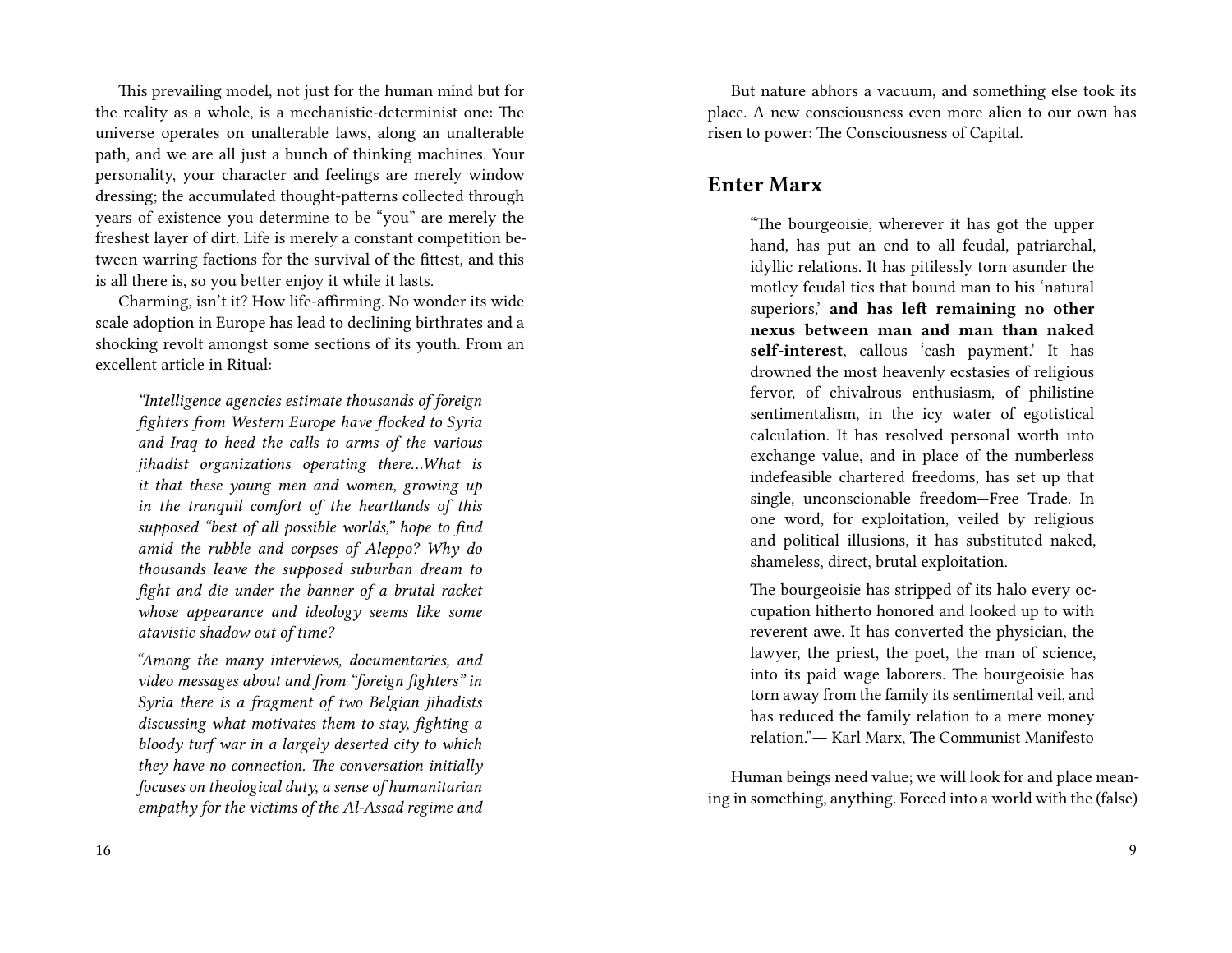understanding that nothing had any intrinsic meaning, that there was no order or reason to the universe, we needed to come up with our own; when coming up with our own we needed to measure how worthwhile it is because we now existed in a universe with no absolute moral order. Money became the perfect vessel. Money is an easy exchange and measure of value, a universal one. Anything and everything can be measured by it. As if by magic we can equate the value of 100 potatoes and use this symbol of its value to purchase and acquire things of similar value; we can tell how good something is because "good" things are more expensive. As such that currency value becomes a stand-in for actual value itself. The problem is it becomes the *only* measure of value. As Marx said, *"If money is the bond binding me to human life, binding society to me, connecting me with nature and man, is not money the bond of all bonds? Can it not dissolve and bind all ties? Is it not, therefore, also the universal agent of separation?"*

If Marx isn't your thing, other philosophers have noted the same.

All bonds, from the sacred to the profane, are reduced to their monetary value. This thinking, this ideology infects all our relationships and literally *breaks them down.* The well known lottery curse is a testament to this. How much money would it take for you to do something you'd always regret? To sell out a friend? To witness a crime and look the other way? Hundreds? Thousands?

That line Marx had about "cash payment" even overriding and converting priests? Quite prophetic. Dr Farrell via Runesoup's fantastic Archonology series:

*"Prior to the election of Jorge Maria Cardinal Bergoglio as Francis I, I noted that one thing to watch about the new pope would be precisely his stance on the Vatican Bank, which was, you'll recall, recently embroiled in yet more scandals involving money laundering charges, and some murky dealings with American banks. As readers of my* Covert Wars and Breakaway Civ-

*production, dictates market prices to the exclusive benefit of rich farmers, drives the emergence of superweeds, allows the spread of transgenes to wild crops in other countries, and uses the state to boost its profits….Yet in the wake of news that indebted farmers in India were being driven to suicide, many pro-GMO commentators wrote dismissive rebuttals, plainly refusing to admit that the introduction of Monsanto's Bt cotton and the exorbitant costs of seeds and chemicals had created a deep debt crisis for many Indian farmers….Most troubling, Monsanto and other multimillion-dollar agribusiness firms have been suppressing independent research on their genetically engineered crops for decades."(Source)*

"It can't be bad because only the stupid/wrong/unbelievers are bad! If we don't defend it it means they could be right!" It's a behavior we've seen plenty of times in the fundamentalist camp, and yet the behavior is increasing among the scientific community, who will even go so far as to make quotes up (lookin' at you Neil Degrasse Tyson) to affirm how right they are and how wrong the "nonbelievers" are. The system feeds itself: You only get funding to do your science if you're a competent, intelligent person. How can we determine if you're competent and intelligent? Why, you believe the same things we do, because we know what's right and correct. How do we know? The people we've paid to do the research have assured us we are correct. There have been a few who've been mistaken of course, held heretical views. But don't worry, we know how to deal with them.

The similarities between the scientific establishment and the Catholic Church's patronage system in the Middle Ages is striking. But what exactly is this glorious vista of progress brought to us by the finest minds money can buy?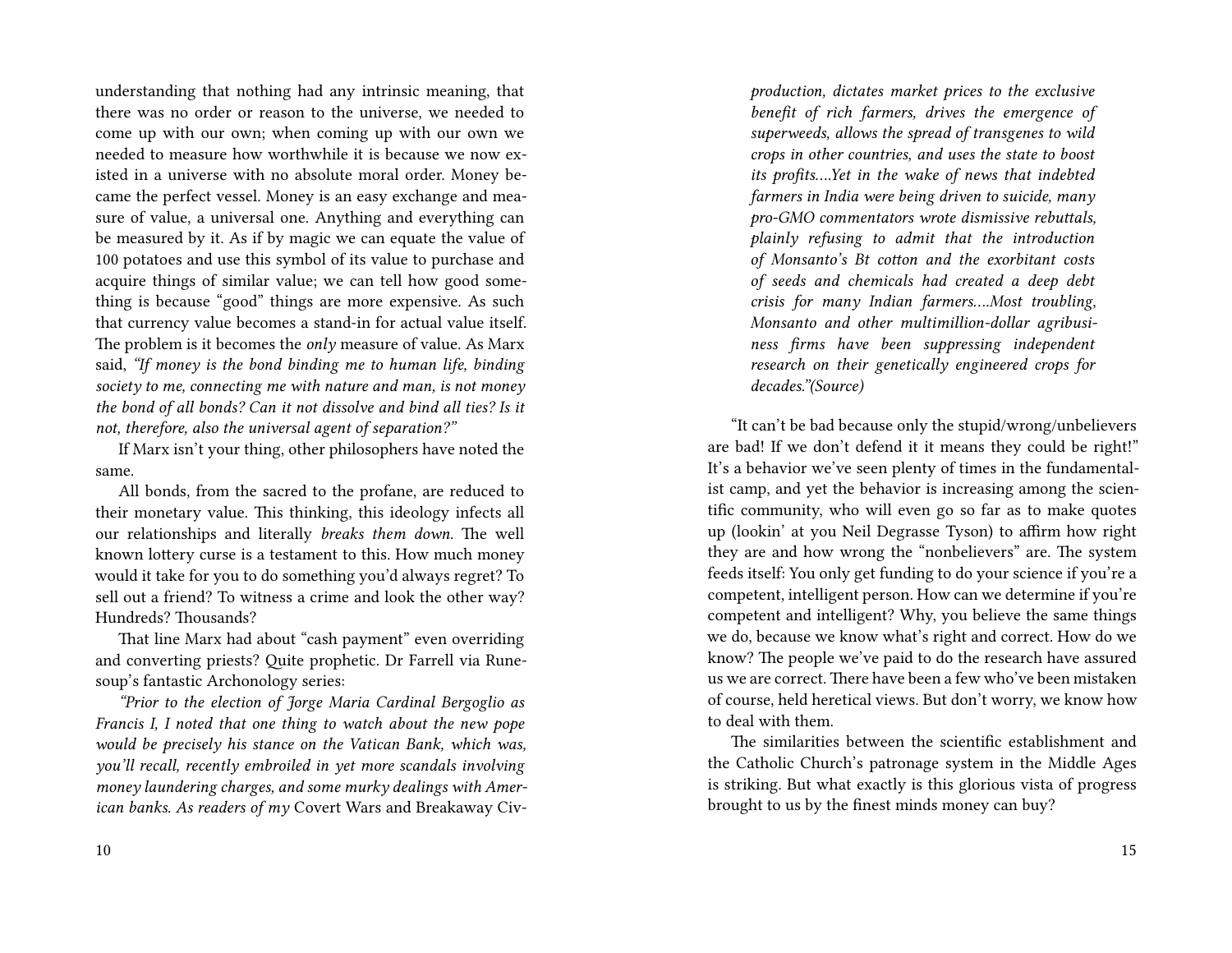then making sure the flow of money remains open; the only way to do that is to please the people that have the money, usually by making sure they continue to get it. Don't believe me? Ask Tesla or Rudolf Diesel(if you can find him).

One of Nietzsche's main critiques about Christianity was that it was life-denying, an ideology that was built to destroy and deny the natural feelings of man, even the natural world itself. He identified in life two distinct instincts: reactive and proactive. Dr. W Large in an essay on Nietzsche's atheism states:

*Reactive forces, as the words suggests only have their existence through an opposition to another force which it rejects. Reactive forces, Nietzsche says, are always…no-saying. It might be better to understand this relation in terms of political or social model; that is to say in terms of the relation between groups. A reactive group is a group in which only obtains a feeling of power through hating another group and who only gains its values through this negation. Everything that we do is good, whereas what they do is bad. Active forces, on the contrary are self-affirming; they have their values from the beginning, and do not obtain them through hatred of those that are different from them.*

Christianity, in Nietzsche's view, was a reactive philosophy, constantly building itself by emphasizing what it wasn't, gaining power by denying aspects of life and reality and supplanting them with it's own warped interpretation and goals; a strict dichotomy between us-and-them, this world and our world.

*"A rigid defense of 'the science' prevents scientists from recognizing that Monsanto monopolizes seed* ilizations *will recall, this is a relationship that goes back to at least 1948, when the Institute for Religious Works (The Vatican Bank's name), was used as a money laundering conduit for CIA funds entering Italy to ensure a Communist defeat at the polls in that year's election."*

No organization that honestly believed in an ever-present wrathful god, one who kept score of every moral transaction, would undertake such dealings. But it **would** if they didn't *really* believe any of that and all they cared about was money. The Old King is dead. Long live the King.

But capital itself isn't enough to remake a world in its image. In the place of the Old Church a new one must be built, if anything just to keep the people from noticing just how terrible King Capital really is. Well, in the battle between God and science what about the victor?

#### **To Build a New God**

There indeed is a new religion, a new global church jostling for position that you may not of heard before: Scientism. Described as *"belief in the universal applicability of the scientific method and approach, and the view that empirical science constitutes the most 'authoritative' worldview or the most valuable part of human learning – to the exclusion of other viewpoints."* Sounds weird but innocuous enough, I guess. However let's peel it back a bit further:

> *"Modern science is often described as having emerged from philosophy; many of the early modern scientists were engaged in what they called "natural philosophy." Later, philosophy came to be seen as an activity distinct from but integral to natural science, with each addressing separate but complementary questions — supporting, correcting, and supplying knowledge to one another. But the*